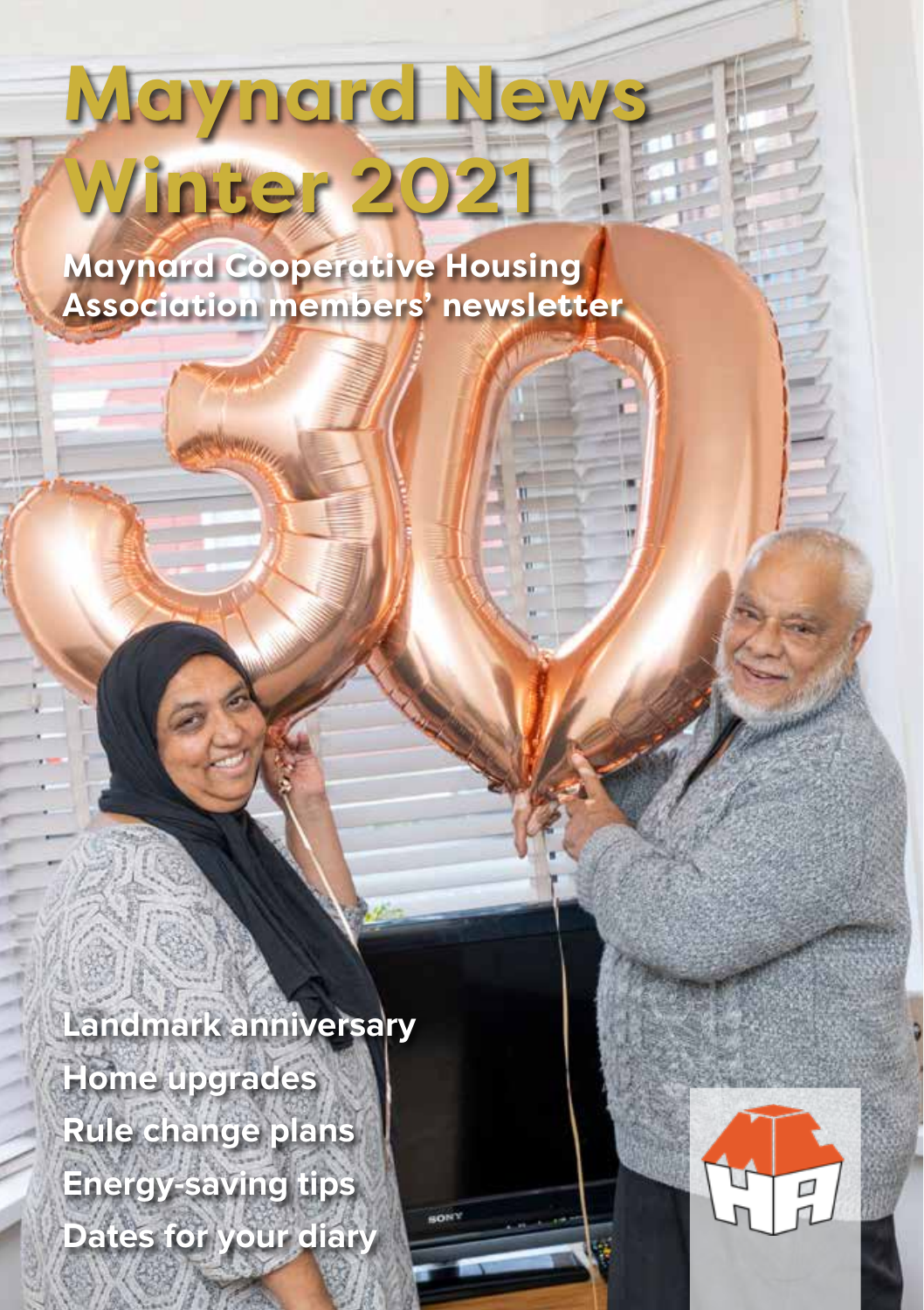# **Contents**

| <b>Holiday office closing</b>          | з  |
|----------------------------------------|----|
| Dates for your diary                   | 4  |
| <b>Celebrating 30-year partnership</b> | 5  |
| <b>Taking care of business</b>         | 6  |
| Moving with the times                  | 7  |
| Breathing new life into homes          | 8  |
| Keeping up to date                     | 9  |
| How are we doing?                      | 10 |
| Here to help                           | 11 |
| Life-saving advice                     | 12 |

Welcome to the winter edition of Maynard News.

We have recently resumed our work to upgrade Maynard homes, started assessing all of our stock to plan future work and celebrated our 30-year relationship with the co-op's managing agent PA Housing.

Read on to find out more about what your co-op has been doing and what's in store for 2022, plus some money-saving energy efficiency tips and information about how to make a complaint if you are not happy with our services.

We are also delighted to unveil our planned programme of social activities for the coming year, subject of course to lockdown restrictions.

> I look forward to seeing you at these various events next year but, in the meantime, I would like to wish you all a very Merry Christmas and a Happy New Year – and I hope you enjoyed a good Eid and Diwali.

> > **Alam Navsa** Chairman of Maynard Cooperative Housing Association



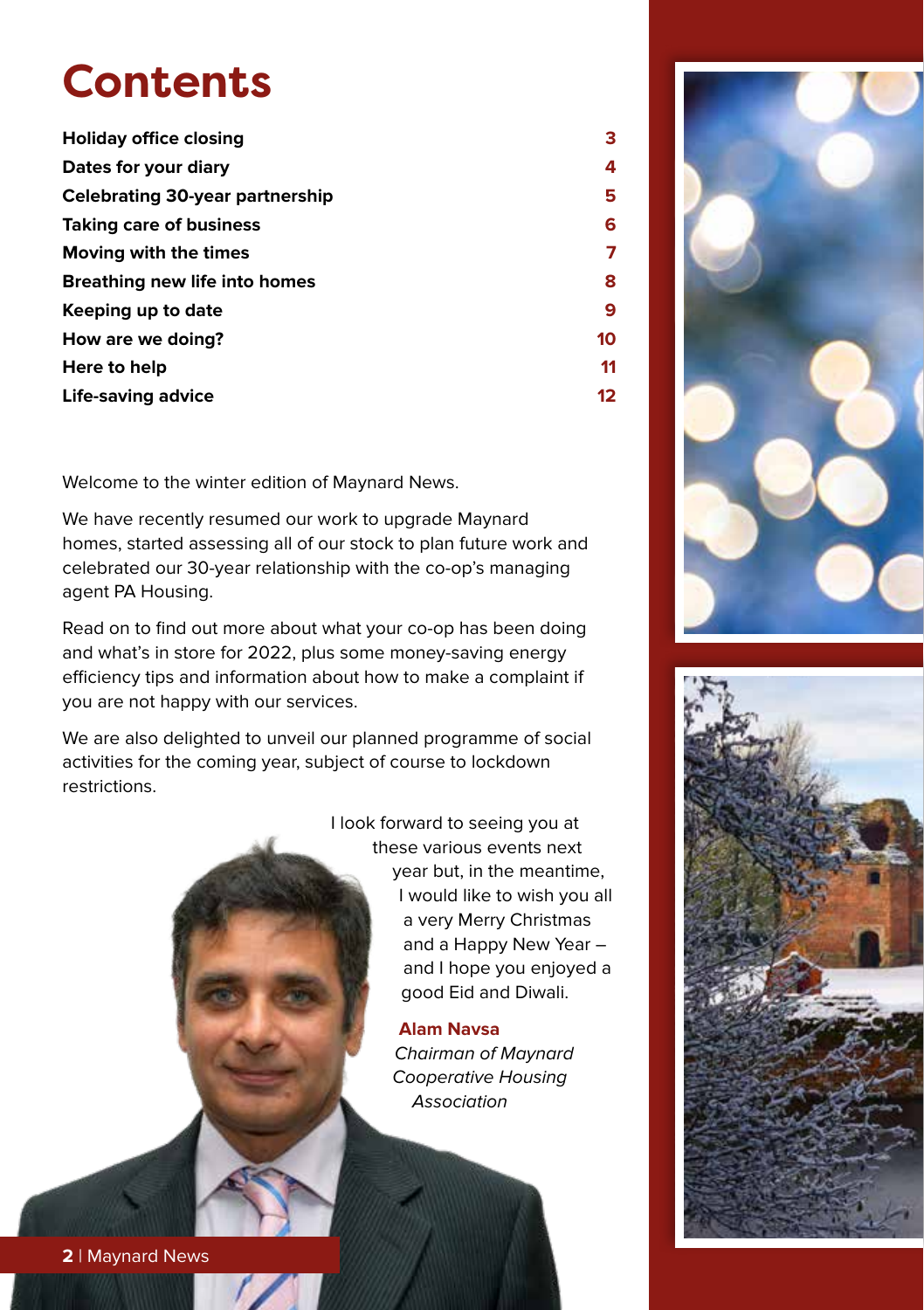



# **Holiday office closing**

**The PA Housing office, at 3 Bede Island Road, will close at 2pm on Friday 24 December and be closed on:**

- Monday 27 December
- Tuesday 28 December
- Monday 3 January.

**Maynard's housing surgery will also be closed on** Tuesday 28 December**.** 

• **To get in touch with the co-op team, please call our Customer Contact Centre on 0116 257 6800 or e-mail us on coops@pahousing.co.uk**

### **Report your repairs!**

**If you need to report a repair to us, please get in touch – don't wait until a member of our team visits you for some other reason.**

Following the upheaval of lockdown, we are now carrying out repairs as normal so we want to hear about any jobs that need doing.

You can book repairs at any time to suit you by using the MyPA app. You can also check your rent account, make a payment, report pests and much more. Just go to **www.pahousing.co.uk** to download the app.

Alternatively, you can ring us on **0116 257 6800** and choose from three options – the repairs, housing or income hub. Our friendly team is here to help, so just give us a call.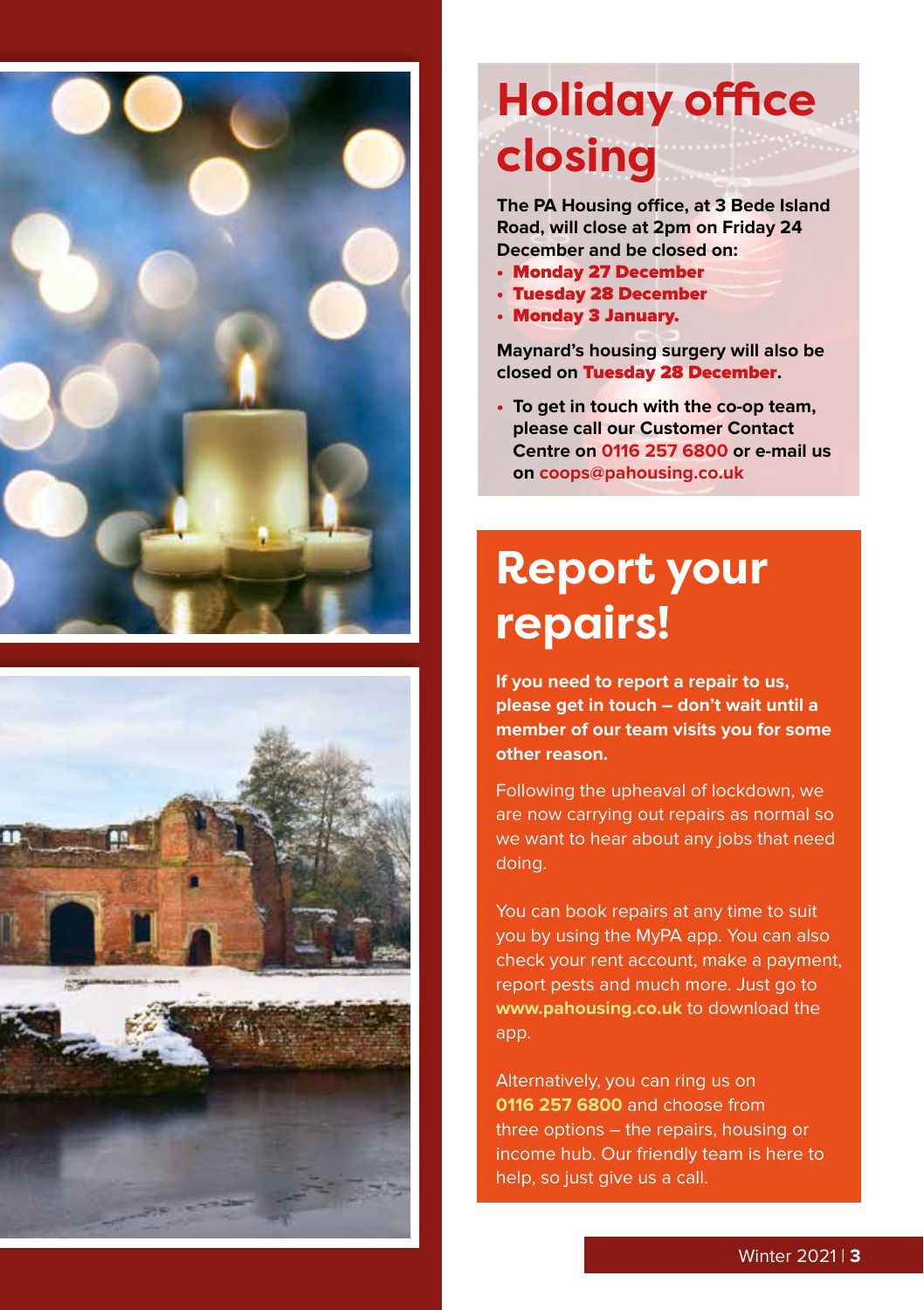# **Dates for your diary**

**We will be posting out our usual picturesque landscapes wall calendar to all our tenant members, so you can mark up important dates for next year.**

Our recent meetings have been virtual due to lockdown restrictions, but we hope to be able to enjoy in-person activities again in 2022.

#### **Committee meetings 2022**

Held at 34 Cecil Road, from 7pm – subject to the latest lockdown restrictions:

- **Monday 10 January Development, Finance and Rent**
- **Monday 21 February Strategy and Housing Services**
- **Monday 21 March Development and Finance**
- **April no meeting**
- **Monday 16 May Strategy and Housing Services**
- **Monday 20 June Development**
- **July no meeting**
- **Monday 22 August Strategy and Housing Services (including presentation of yearend accounts for AGM)**
- **Monday 19 September Development and Finance**
- **October no meeting**
- **Monday 21 November Strategy and Housing Services**
- **Monday 19 December Development and Finance (plus rent)**

#### **Other key dates:**

- **Friday 18 March Special General Meeting (rules change) at The Venue**
- **Wednesday 6 July Tenant Members Conference**
- **Saturday 16 July Summer trip**
- **Friday 16 September Annual General Meeting (including nomination of management committee) – at The Venue**
- **Sunday 20 November Autumn trip**
- **Monday 5 December End-of-year dinner**

### **Housing surgeries re-open**

**We are pleased to have re-opened our housing surgeries, so you can pop in to discuss any issues or concerns with your local Housing Management Officer.**

Surgeries take place at 34 Cecil Road, Leicester, LE2 0AD, every Tuesday between 2pm and 4.30pm.

Social distancing guidelines must be observed and you will need to make an appointment to attend by emailing **coops@ pahousing.co.uk** or calling **0116 257 6800**.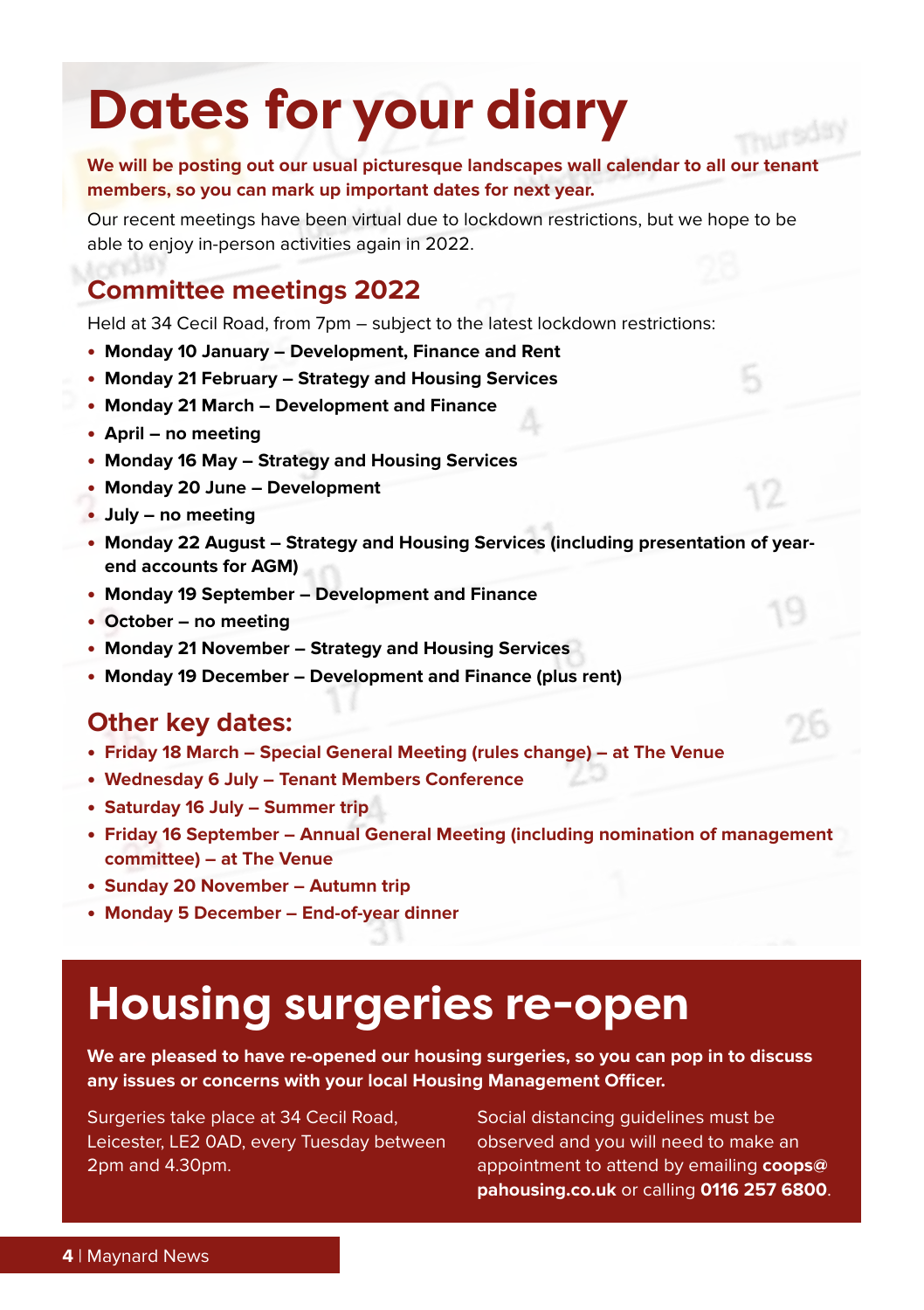# **Celebrating 30-year partnership**

#### **Maynard residents have been celebrating a landmark anniversary this year – our co-op's 30 year partnership with PA Housing.**

Since 1991 the locally based housing association has been MCHA's managing agent, helping us to look after our homes and communities.

Mr Mussa Dakri, a Maynard tenant member for 29 years, said: "Once upon a time this wasn't a desirable place to live. But coming together as a community and having a united voice, to shape our environment around the people that live here and care about it, that has made this a real home.

"You can tell in the way people take care of the neighbourhood and everybody wants to move in here now."

Mrs Fatima Dakri added: "PA Housing makes the co-op's Annual General Meeting an event everyone wants to attend, and there is real transparency in where the money that goes into the  $\cos$  co-op is spent. It is something you do not get when you live in a council flat as we did before – then it is just a house."

Co-ops Service Manager Imtiaz Vohra said: "Maynard co-op is important to PA Housing because it is an alternative way of living that is personal and tailored to the communities.

"Also, the history of this particular co-op sees black and minority ethnic communities seeking

safe spaces and finding empowerment to lead their own living arrangements, which chimes with the values of our organisation and colleagues."

Over the last three decades PA Housing has worked with Maynard co-op on financial management, home repairs and community safety. It is also continuing to adapt services to cater for changing needs, such as providing more support for older residents.

Although lockdown restrictions prevented us holding an event to mark the 30th anniversary this year, we hope to be able to organise a face-to-face celebration in 2022.

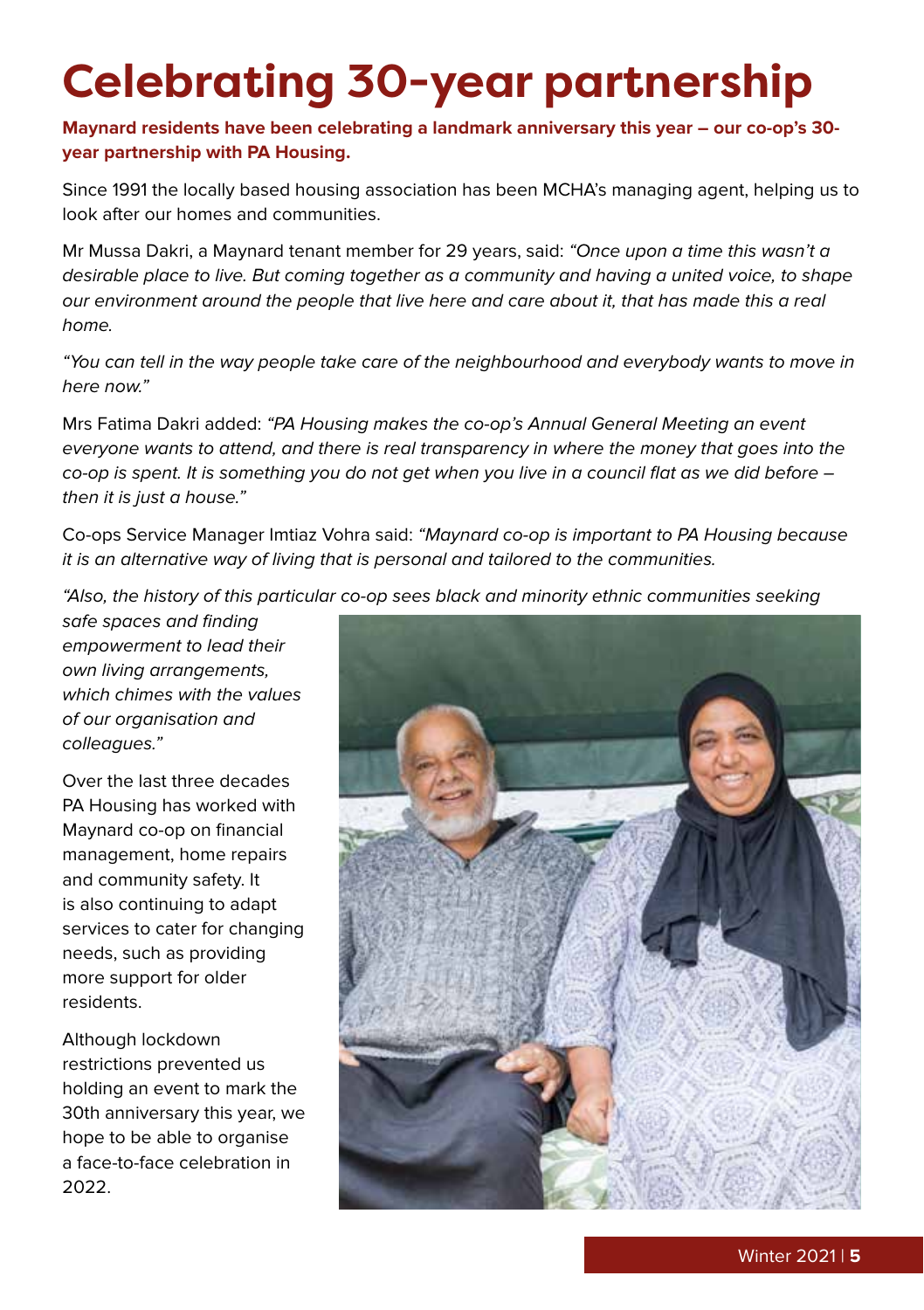# **Taking care of business**

**This year's virtual annual general meeting went well, so a big thankyou to everyone who came online to join us.**

During the event, we elected existing committee members Tim Clarke as the co-op's new treasurer and Mr Lorgat as the new secretary.

We also carried out our usual prize draw, with a number of tenant members winning high street shopping vouchers.

This year's winners were:

- **1st prize of £100 Mr and Mrs Sadar**
- **2nd prize of £75 Mr and Mrs Kureshi**
- **3rd prize of £50 Mr Butt**
- **4th prize of £25 L Hubbard**



**Our last in-person AGM, in 2019**











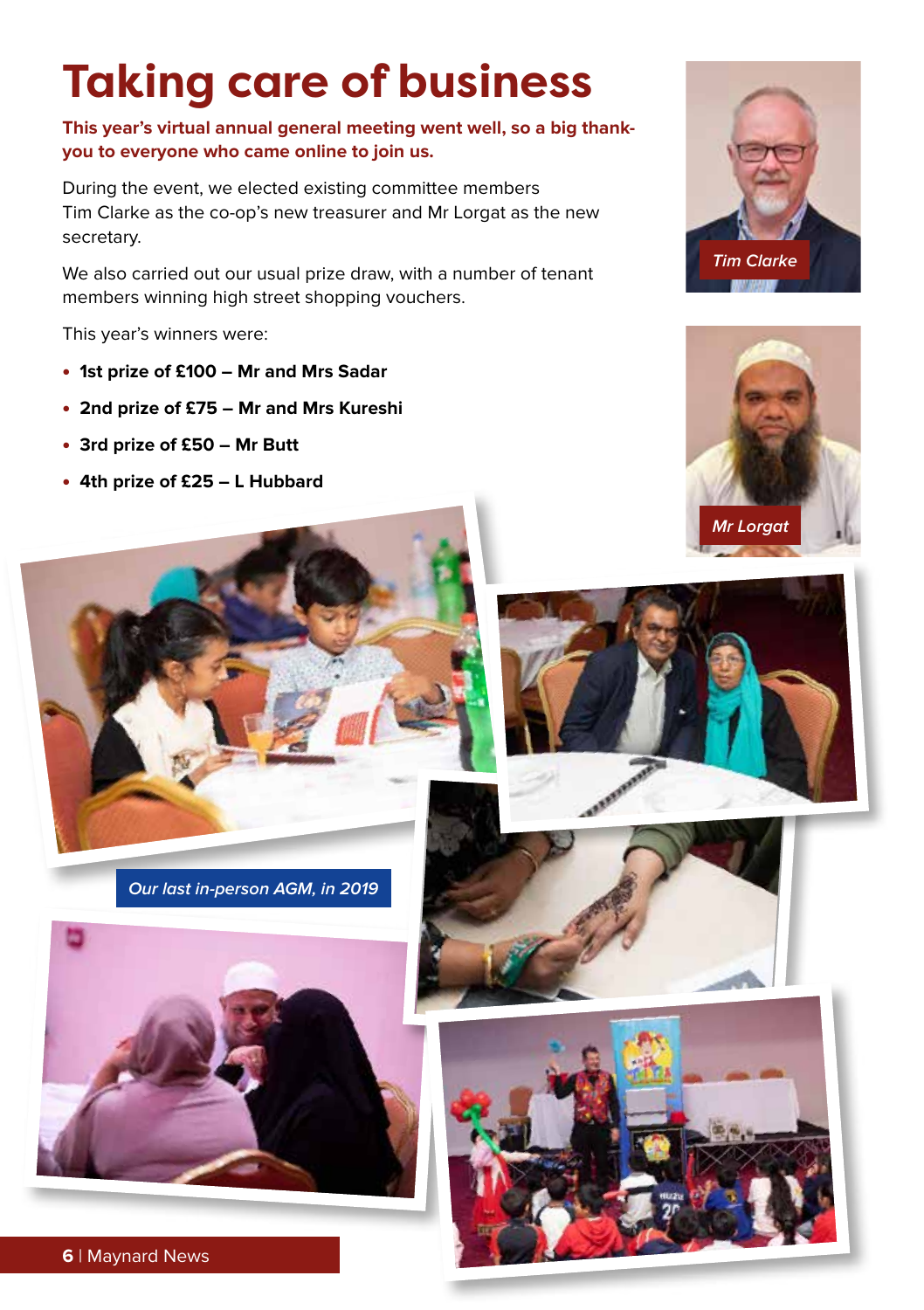# **Moving with the times**

**Tenant members are urged to come along to a special meeting next spring when we plan to update the rules that govern our housing co-op.**

Our current rules, drawn up in 1981, are out of date so we want to replace them with new ones drafted by the Confederation of Cooperative Housing (the national representative body for housing co-ops).

• **electronic communication with committee and tenant members**

- **a commitment to diversity, equality and respect**
- **committee size, election and nominations**
- **disputes.**

At the meeting we will explain the changes, then tenant members will be able to vote on whether we should adopt them.

You can find out more about the proposed new rules by emailing us at **coops@pahousing.co.uk**

As well as being clearer and more detailed, the rule changes cover:

**Please join us for our Special General Meeting on Friday 18 March 2022, at The Venue from 7pm (subject to government guidance).**



### **Spotlight on safety**

**Independent auditors recently completed an assessment of how well Maynard housing co-op is complying with national health and safety regulations.**

TIAA carried out the audit which covered the management of gas safety, asbestos, Legionella testing, electrical checks and fire risk assessments on our homes.

We were assessed as having an adequate system of internal controls which operates effectively, but some improvements were recommended to ensure risks are managed more efficiently.

Assessors highlighted where we are performing particularly well:

**• Health and safety reports are regularly presented to our management** 

**committee meetings, relating to gas servicing, electrical testing, asbestos surveys and fire risk assessments.**

**• Apart from some asbestos inspections, our compliance in these areas has been maintained throughout the Covid-19 pandemic.**

They recommended these improvements:

- **To review and update our policies covering such compliance processes.**
- **To ensure accurate recording of electrical testing dates.**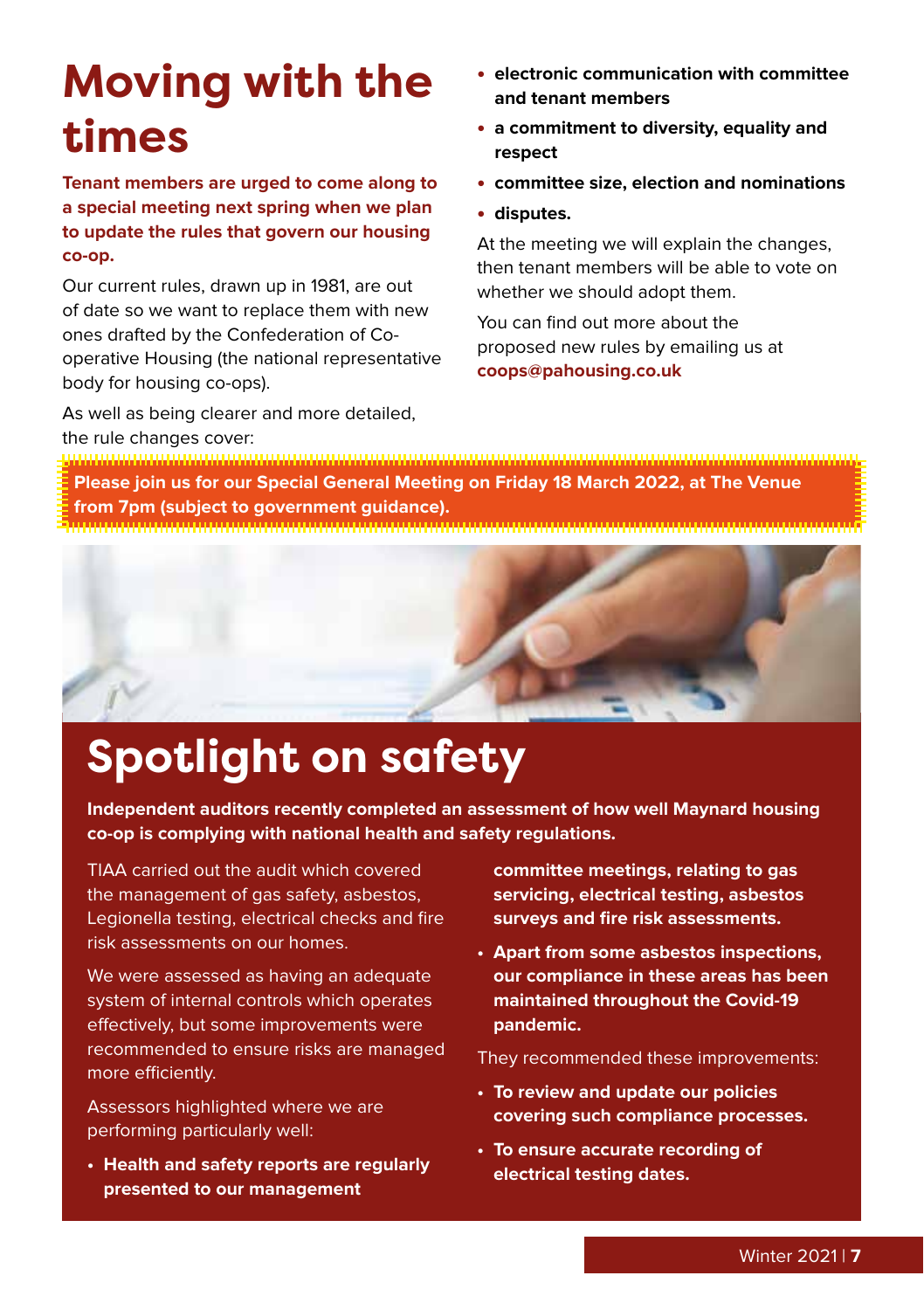# **Breathing new life into homes**

#### **We are pleased to have resumed our rolling programme of work to constantly upgrade our homes.**

This has included starting to fit new kitchens and bathrooms again, after lockdown restrictions temporarily suspended such non-emergency projects.

Our management committee budgeted £208,000 to carry out various upgrades in 2021/22, including installing four kitchens.

Over the past few years we have carried out improvements to better insulate our homes. We are now bidding for further government funding to complete this work across all of our housing stock.



### **Planning ahead**

**Our Area Surveyor Jan Wolloff has been visiting Maynard homes in recent months to conduct our stock condition survey, which was also suspended during lockdown.**

This will help us see what work needs doing in our properties and plan future modernisation and improvement work.

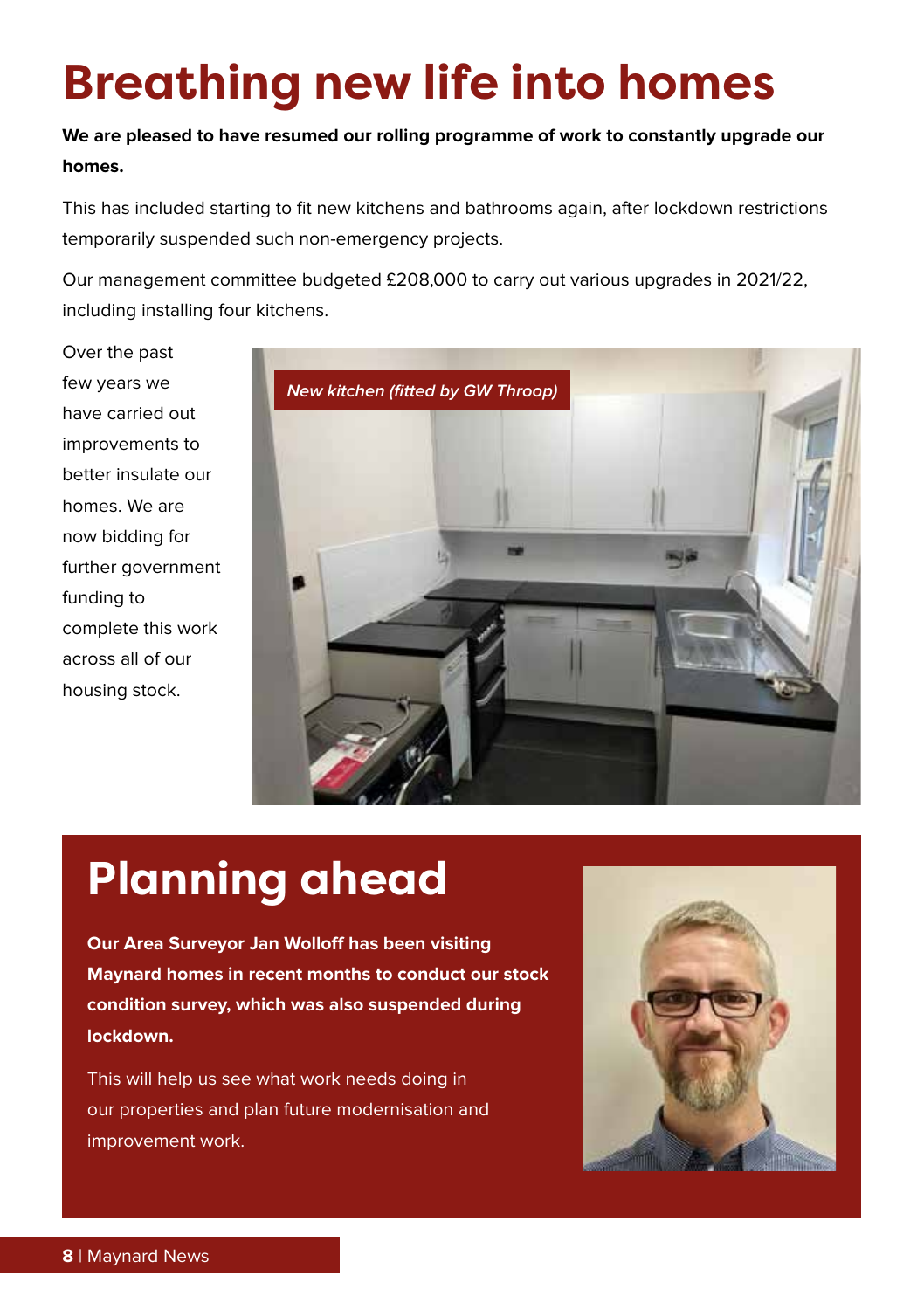# **Keeping up to date**

**All our tenant members are being asked to fill in our Housing Details Form, to ensure we are providing you with the best service we can.**

By completing this form you will be helping us to keep our records up to date and make sure we have the right information about you, your household and any specific needs or requirements you may have.

You can fill in the form online at **https://www.cognitoforms.com/PAHousing1/ HousingDetailsForm**



### **Learning lessons**

**When we get things wrong, we want to hear about it and make sure we put things right as soon as possible.**

So, if you have a problem, get in touch and we will do our best to resolve it.

#### **How to complain**

Call us on **0116 257 6800** and talk to the relevant team – the repairs, housing or income hub. Or you can make a complaint in person, by letter, email (to **info@maynardcoop.org.uk**), via our website (**www.maynardcoop.org.uk**) or by filling in a customer feedback form (available from our office).

#### **What happens next?**

- 1) Stage 1 our managing agent, PA Housing, will look into the complaint and respond within 10 working days.
- 2) Stage 2 if you are not happy with our response, MCHA's management committee will investigate further and work with you to resolve the matter within 10 working days.
- 3) If you are still not satisfied with how we have dealt with the issue, you can contact the Housing Ombudsman by calling **0300 111 3000**, filling in the online complaint form at



**www.housing-ombudsman.org.uk**, emailing **info@housing-ombudsman.org.uk** or writing to Housing Ombudsman Service, PO Box 152, Liverpool, L33 7WQ.

**For full details of our complaints policy, go to the home page of our website at www.maynardcoop.org.uk**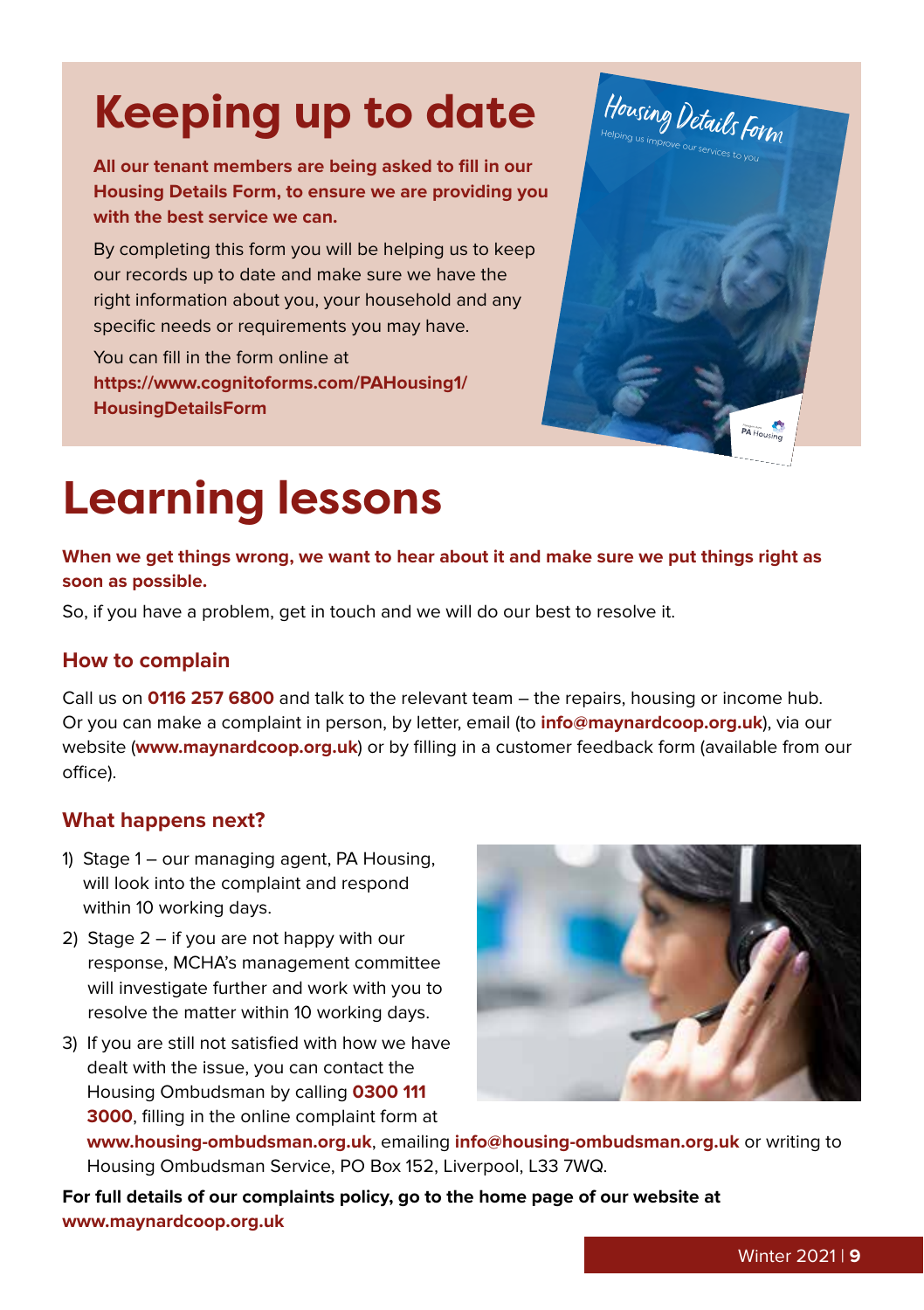

### **How are we doing?**

**Here are our performance figures for April-September this year.**

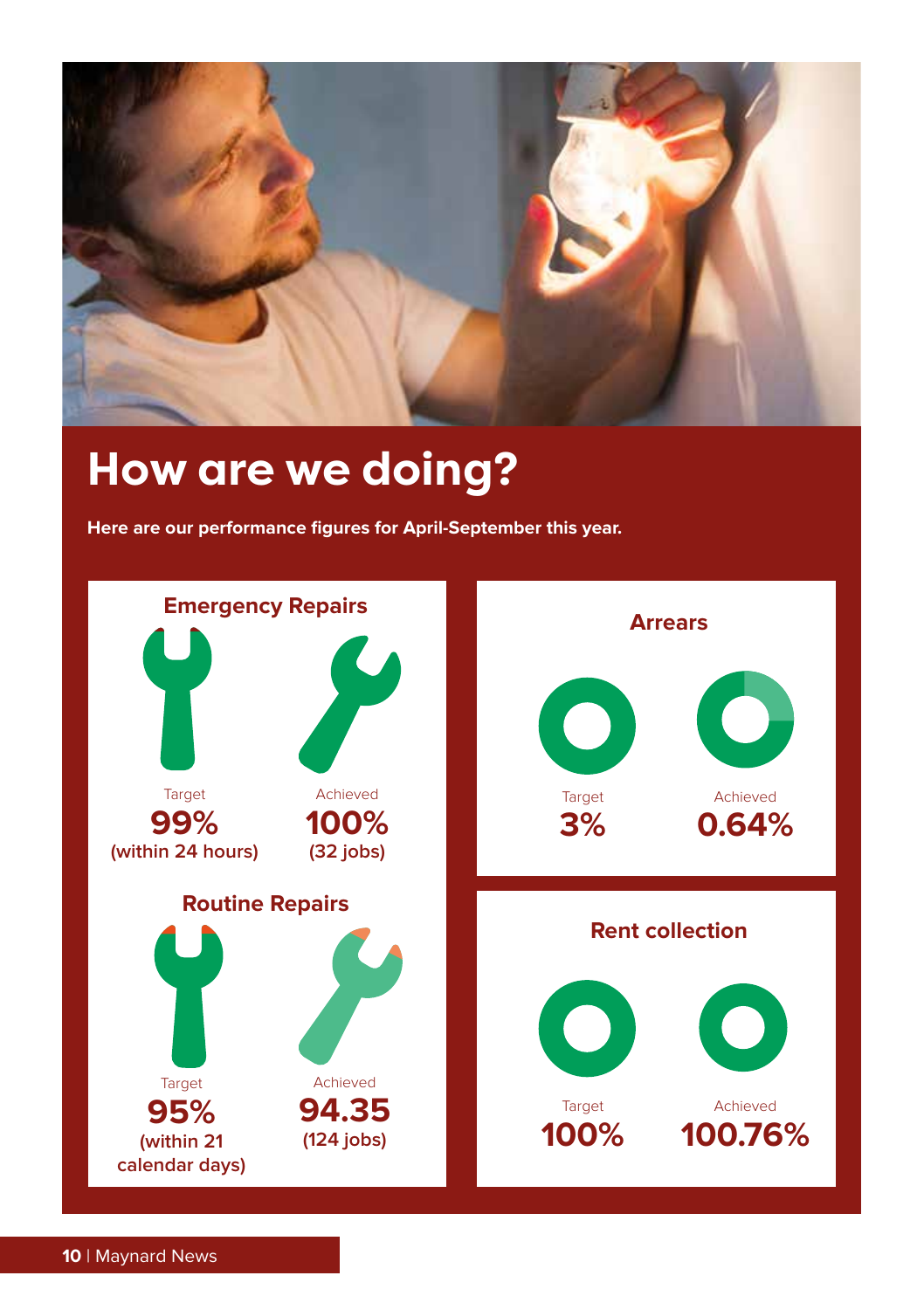### **Here to help**

**With energy prices on the rise and the £20-a-week Universal Credit uplift coming to an end, many people may struggle to make ends meet this winter.**

If you are facing financial difficulties, please call us on **0116 257 6800** to see what we can do to help.

Our Housing Management Officer, Shereen Sheikh (pictured right), or Tenancy Sustainment Team can support you with benefits advice. You can also see what you are entitled to by using the free benefits calculator on the MyPA app.



# **Energy-saving tips**

#### **Here are a few top tips to help you save energy, water and money this winter.**

- **1) Switch off lights in rooms that are not being used. This easy step could save up to £15 a year on your energy bills.**
- **2) Set your heating thermostat to the lowest comfortable temperature (usually between 18 and 21 degrees Celsius), to keep a constant warmth in your home. Turning down your thermostat by just one degree could save you £60 a year.**



- **3) Turn off electrical appliances (apart from any 'smart' technology you may have) at the socket, to avoid their standby mode and save around £35 a year.**
- **4) Switch to energy efficient lightbulbs, saving up to £40 a year.**



- **5) Take short showers instead of baths.**
- **6) Only use your washing machine when fully loaded.**
- **7) Turn off the tap when brushing your teeth.**
- **8) Use a washing up bowl to reduce the water needed to clean your dishes.**